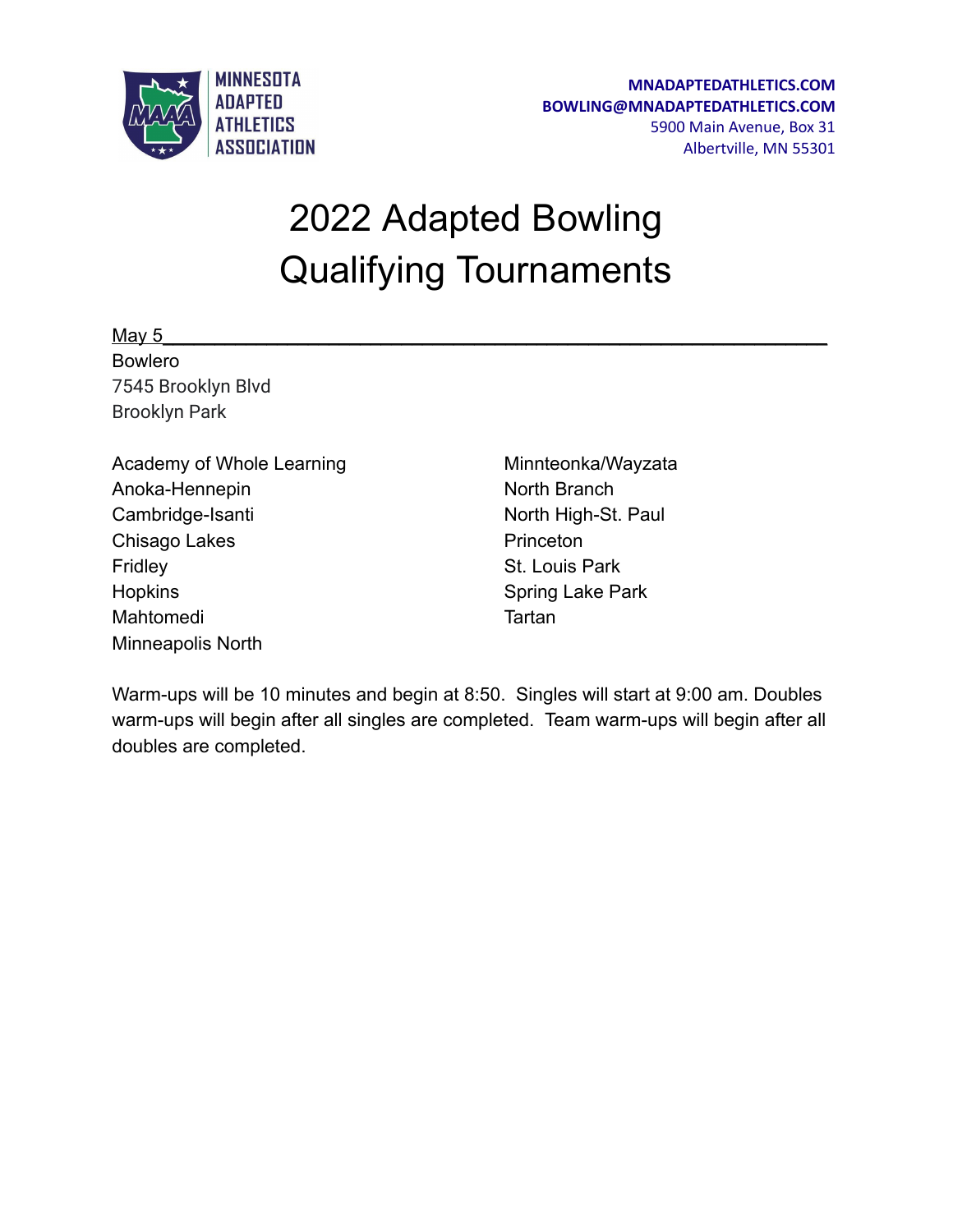

May 3  $\leq$ Sun Ray Lanes 2245 Hudson Rd St Paul

St. Paul Central St. Paul Como Park St. Paul Harding St. Paul Highland Park St. Paul Humboldt

St. Paul Open World Learning Minneapolis Edison Minneapolis South Minneapolis Roosevelt

Warm-ups will be 10 minutes and begin at 9:50. Singles will start at 10:00 am. Doubles warm-ups will begin after all singles are completed. Team warm-ups will begin after all doubles are completed.

| <b>May 5</b>               |                   |  |
|----------------------------|-------------------|--|
| <b>Garden Center Lanes</b> |                   |  |
| 115 30th Ave E, Alexandria |                   |  |
| Alexandria                 | New London-Spicer |  |
| Albany                     |                   |  |
| <u>May 5</u>               |                   |  |
| <b>Bowlocity</b>           |                   |  |
| 2810 N Broadway Ave        |                   |  |
| Rochester                  |                   |  |

Goodhue County **Houston** Lake City

Pine Island Winona ZED